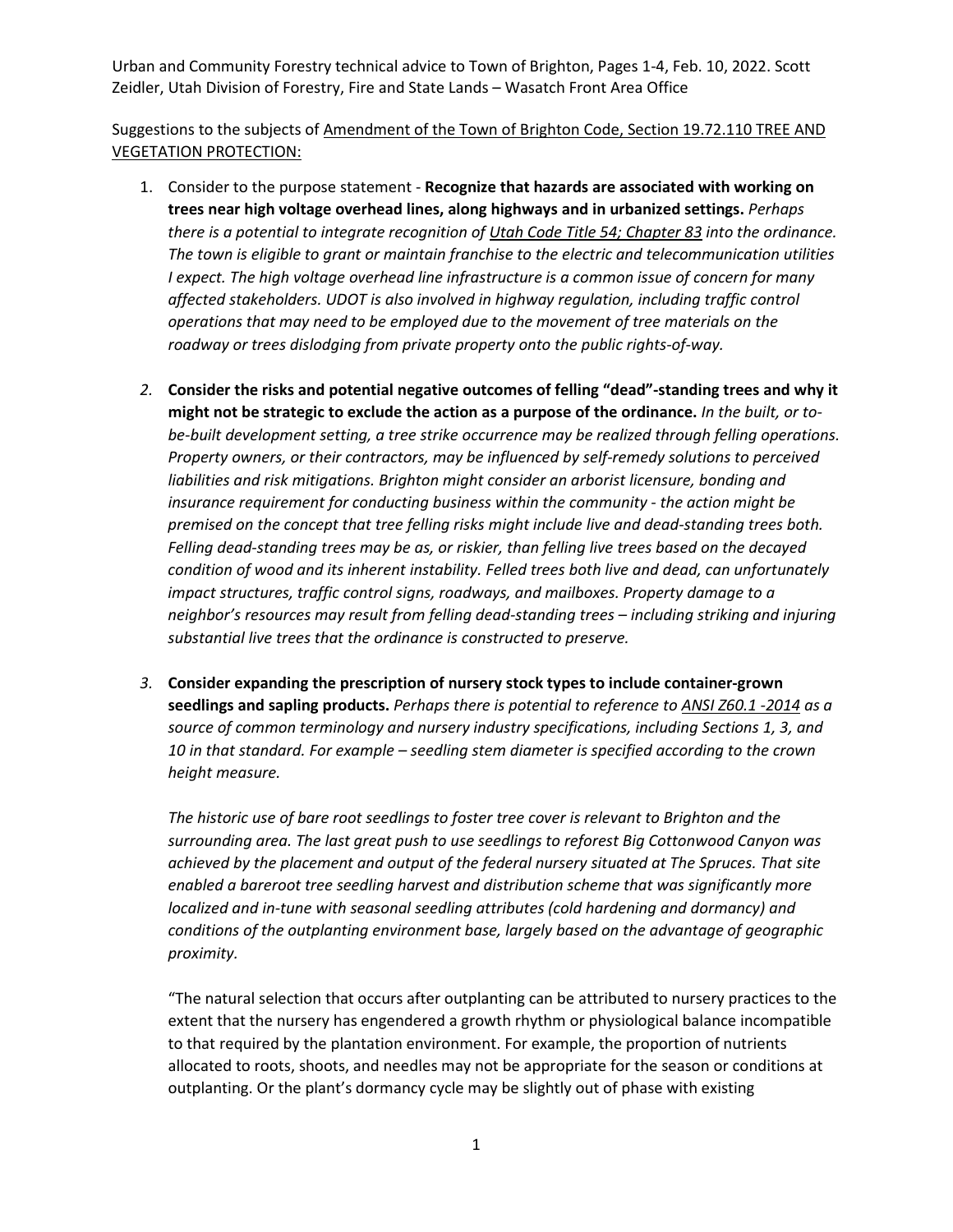environmental conditions at outplanting". (Forest Nursery Manual, Production of Bareroot Seedlings, Forest Research Laboratory, Oregon State University, Corvallis. 1984)

*Can you gain those same bareroot seedling use advantages reflective of the past? – it depends on many detailed planning and production requirements, as well as unforeseen situational risks that must be addressed to sustain the quality of the seedling. The challenge with conifer seedlings and saplings is that their physical appearance does not immediately convey physiological depletion, disruption, or dysfunction - a detrimental occurrence that perhaps took place up to 6-weeks prior, may not be discovered for several weeks after the seedling has been handled and outplanted. There is great trust reliance that accompanies the acceptance and use of seedlings. Bareroot seedlings require protections and handling standards – freeze protection, physical protection from crushing, root structure moisture availability, root structure UV light avoidance and heating avoidance to name a few. Container-grown stock does mitigate some of the above mentioned needs for protection, but not completely.* 

*The bareroot seedling production sector has significantly fewer operators compared to the number of nurseries that produce and distribute container-grown stock. Container-grown stock may enable an extended outplanting period by weeks, including a fall-season period that generally don't factor well with bareroot stock use prescriptions. Container-grown stock allowances may invite small-scale nursery production volumes, whereas bareroot seedling crops require extensive field cropping area to recover operational costs with are then offset by sales volume. Bareroot seedling crop products may not offer or enhance the potential for localized tree genetics or seed-zone advantage. The allowance of container-grown seedlings or saplings may enable property owners and Brighton Town to achieve objectives of the ordinance more readily.*

- **4. Consider prescribing a Critical Root Zone, or a Root Protection Zone while promoting the retention and preservation of significant trees.** *The "drip line" reach of tree branches may be constrained by competition between trees and may not contribute to a meaningful protection zone. In urban settings, there is a suggested alternative formulation to establish and honor a protection zone - The area equates to 1- foot radius per inch-diameter measured at Diameter Breast Height. Example; a 16" DBH tree would require 16 ft. radius distance of exclusion surrounding the trunk of the tree. The total square foot area would equate to 803 square ft. ANSI a300-2014 – Tree, Shrub, and other Woody Plant Maintenance of Trees and Shrubs During Site Planning, Site Development and Construction, may be relevant to understand and embrace as a more detailed specification within the community***.**
- **5. Consider situation-based crown and branch pruning as a mitigation to root destruction in limited circumstances, if not abandoning the prescription entirely.** *The practice of crown reduction to alleviate water-loss potential may be situational. The effects of the practice are not well-understood in a high-elevation (short growing season) native conifer tree type from my perspective. Conifer tree crown reduction should be considered with caution because of the tree form and the concentration of important growth buds at branch tips. Additionally, conifer trees than grow in close companionship to other trees may have experienced a natural crown*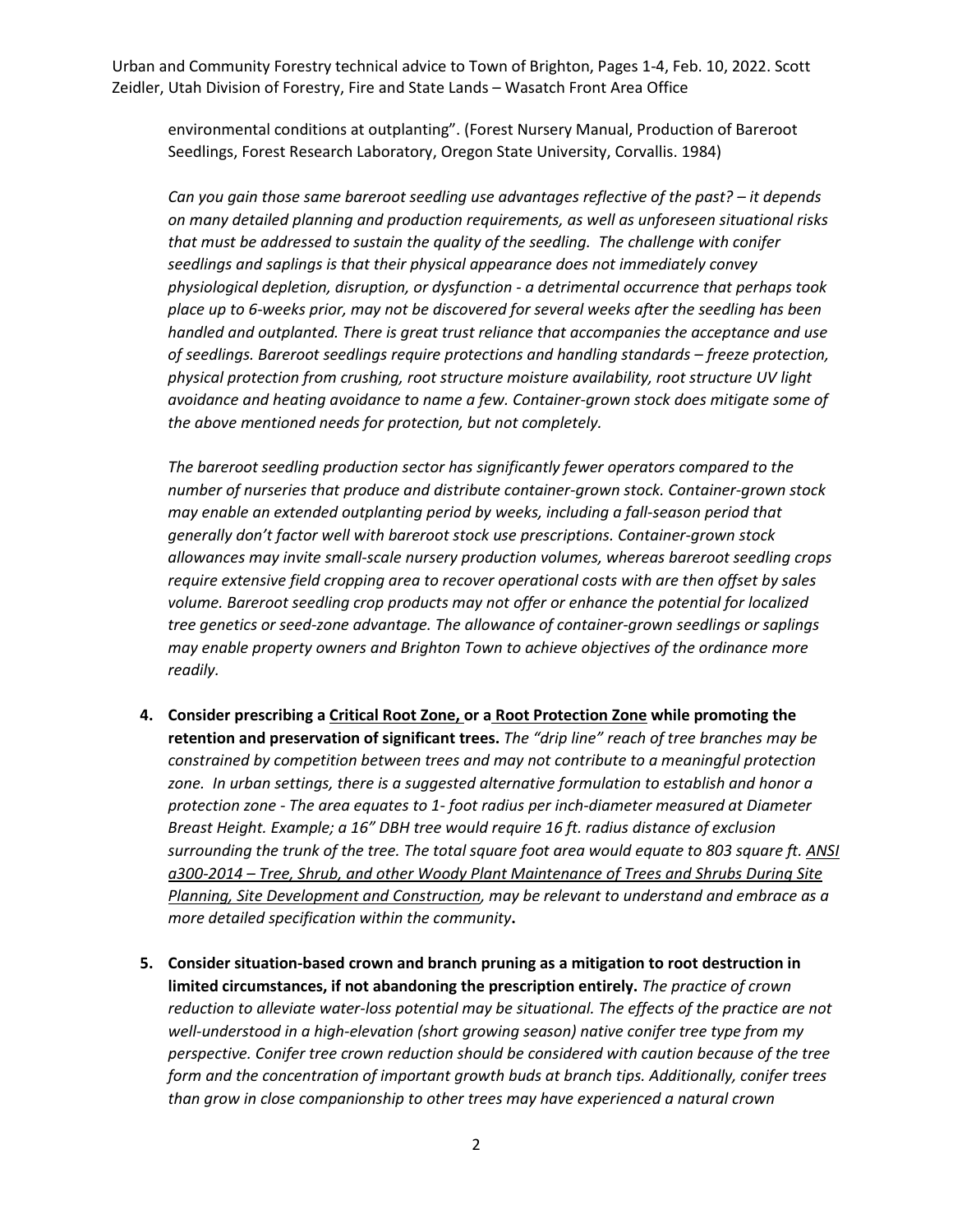*reduction already because of a prolonged competitive setting. Further crown reduction through pruning may diminish a trees photosynthesis potential and the status of a balanced energy cycle.*

- **6. Consider prescribing the removal, or significant modification of blue and Engelmann spruce green-tree trunk wood (significant tree) to lessen potential for insect brood sites and subsequent build-up of spruce beetle and Ips bark beetle populations. Consider the removal of chipped – green branch materials from the community to reduce natural volatile compounds that could attract bark beetles to sites where host trees are present.**
- **7. Consider the designation of a Town Arborist or Town Tree Warden to accomplish provisions of the ordinance.**
- *8.* **Consider describing a tree's live crown decline estimate - that could be applied to qualify if a tree in a "dying" condition. Also consider the progression of tree lean as an allowance for removal.** *Would >50% successive live branch decline be a reasonable assessment to qualify the term "dying"? Forest tree insects can cause acute tree damage and a branch/crown decline as described above. Balsam woolly adelgid (BWA) causes a slower, but steady decline (chronic) through branch tissue and bud disruption. BWA is present in the community and mortality is being observed. As well, a tree can develop a lean by natural causes like wind – thus demonstrating root dysfunction as a precursor to acute death or structural tree failure.*
- *9.* **Consider designating the Trunk Replacement Method as the standard for appraising Landscape tree monetary value. Consider prescribing a Tree Risk Assessment to be allowed/performed in conjunction with a tree valuation appraisal.**

*The Trunk Replacement Method generally adapts more realistically to larger diameter trees. It is an appraisal technique for landscape trees and generally should be used for appraising trees in cultivated, developed landscapes where the tree(s) lend considerable aesthetic contribution and functional contribution to the site. The Trunk Replacement Formula valuation takes into consideration the largest available nursery stock, which in the industry, is 2.4-inch trunk caliper measure. The ordinance suggests that planting seedlings is the prescribed solution to mitigate loss of significant trees. This may result in a \$480 appraised value reduction (per significant tree) because seedlings are obviously cheaper and less costly to install. Refer to Species Ratings for Landscape Tree Appraisal in Utah – June 2018 for more detail. Periodic updates to that Fact Sheet are provided by USU Forestry Extension.*

*With respect to the defensible space activities allocated in the ordinance, how might the resulting modified environments in the Home Defense Zone 2 affect the structural stability of trees within the same zone or in Zone 3? I perceive there could be unintended consequences that might challenge the 80% canopy coverage area objective coordinated with the significant tree preservation intent (if significant specimen trees are large and mature). Spruce are particularly vulnerable to windthrow. However, open-grown spruce with full crowns do demonstrate acclimation and resistance to routine wind events. I perceive that open grown spruce sites that present 80% canopy coverage are rare exceptions. Mature conifer trees may offer challenge*